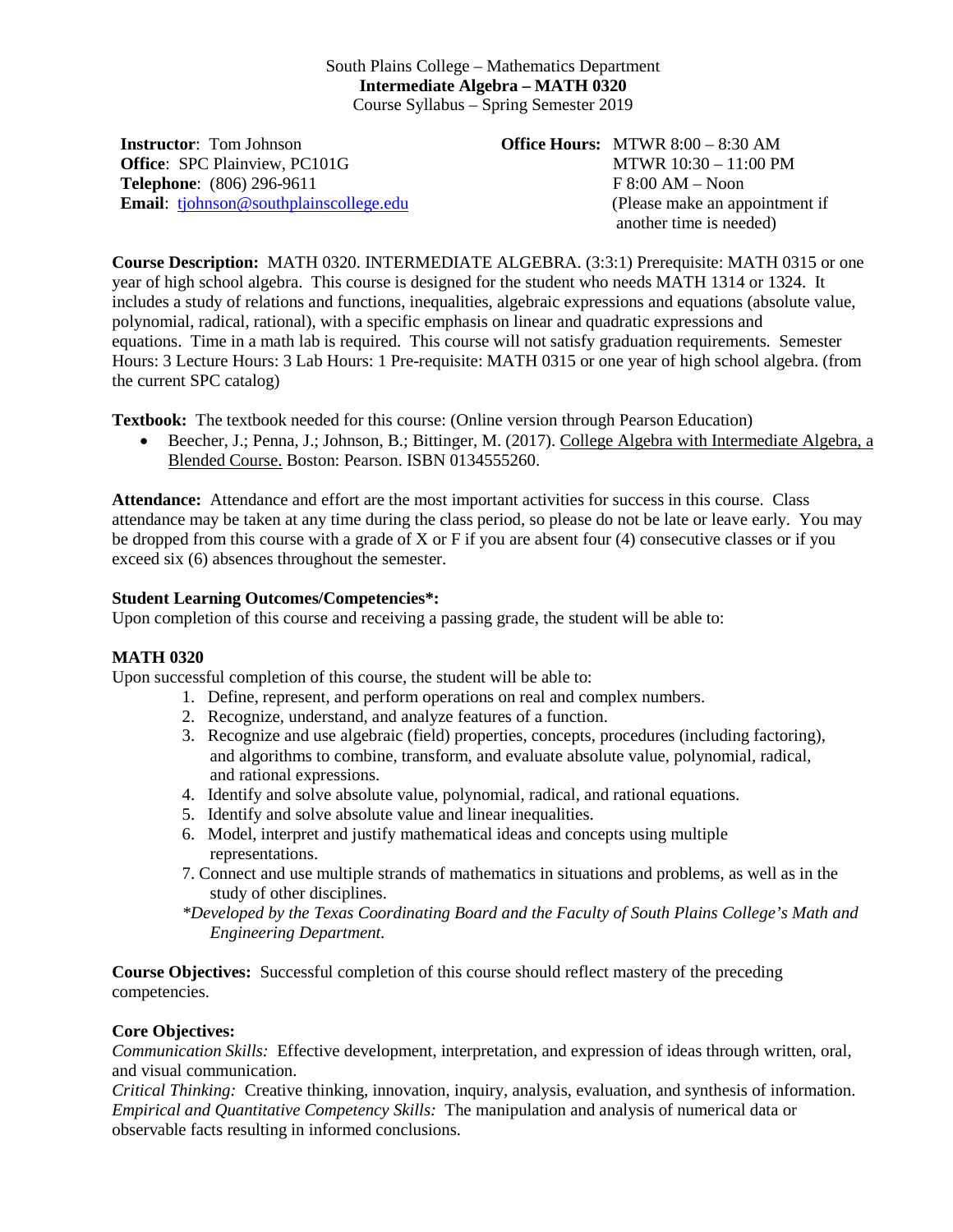**Assignments & Grading:** Homework assignments will be made at each class meeting. Keep all class materials (notes, handouts, homework, and exams) organized in a notebook (3-ring binder). These materials are subject to be turned in for grading at any time. Please make certain all materials accompany you to each class meeting. Late assignments will be accepted with a 10% penalty. Daily work (homework, notebook) will count for 60%, unit tests count for 30%, and the Final Exam will count for 10% of the Final Grade. Expect five unit tests throughout the course and a cumulative final exam at the end of the course. Your final average in the course will determine the letter grade posted on your transcript. This grade is determined by the following scale:

For MATH 0320 – A (90-100%), B (80-89%), C (70-79%), D (60-69%), F (0-59%).

**Supplies:** You will need a TI 83+ or TI 84+ graphing calculator\*, graph paper, and a 3-ring binder. \**Calculators on cell phones, TI-89, TI-92, or TI-Inspire calculators, or any other electronic devices will NOT be allowed during testing without permission from the instructor.*

**Supplementary Course Information:** Blackboard is the online course management system that will be utilized for this course. This course syllabus, as well as any class handouts can be accessed through Blackboard. Login at [http://spc.blackboard.com.](http://spc.blackboard.com/) The user name and password should be the same as the MySPC and SPC email.

User name: first initial, last name, and last 4 digits of the Student ID Password: Original CampusConnect Pin No. (found on SPC acceptance letter)

**Student Conduct:** The Student "Code of Conduct" will be followed in this course. You are expected to be respectful to others in the classroom. Please SILENCE phones before entering class and assist in maintaining a classroom environment conducive to learning. Any student disrupting the learning environment will be asked to leave and may be dropped from the course.

**Disability:** Students with disabilities, including but not limited to physical, psychiatric, or learning disabilities, who wish to request ADA Sec. 504 accommodations in this class should notify the Disability Services Office early in the semester so that the appropriate arrangements may be made. In accordance with federal law, a student requesting accommodations must provide acceptable documentation of his/her disability. For more information, call or visit the Disability Services Office in the Student Health & Wellness Office, 806-716-2577.

**Equal Opportunity:** South Plains College strives to accommodate the individual needs of all students in order to enhance their opportunities for success in the context of a comprehensive community college setting. It is the policy of South Plains College to offer all educational and employment opportunities without regard to race, color, national origin, religion, gender, disability or age.

**Diversity**: In this class, the teacher will establish and support an environment that values and nurtures individual and group differences and encourages engagement and interaction. Understanding and respecting multiple experiences and perspectives will serve to challenge and stimulate all of us to learn about others, about the larger world and about ourselves. By promoting diversity and intellectual exchange, we will not only mirror society as it is, but also model society as it should and can be.

**Campus Concealed Carry - Texas Senate Bill - 11** (Government Code 411.2031, et al.) authorizes the carrying of a concealed handgun in South Plains College buildings only by persons who have been issued and are in possession of a Texas License to Carry a Handgun. Qualified law enforcement officers or those who are otherwise authorized to carry a concealed handgun in the State of Texas are also permitted to do so. Pursuant to Penal Code (PC) 46.035 and South Plains College policy, license holders may not carry a concealed handgun in restricted locations. For a list of locations, please refer to the SPC policy at: [\(http://www.southplainscollege.edu/human\\_resources/policy\\_procedure/hhc.php\)](http://www.southplainscollege.edu/human_resources/policy_procedure/hhc.php).

Pursuant to PC 46.035, the open carrying of handguns is prohibited on all South Plains College campuses. Report violations to the College Police Department at 806-716-2396 or 9-1-1.